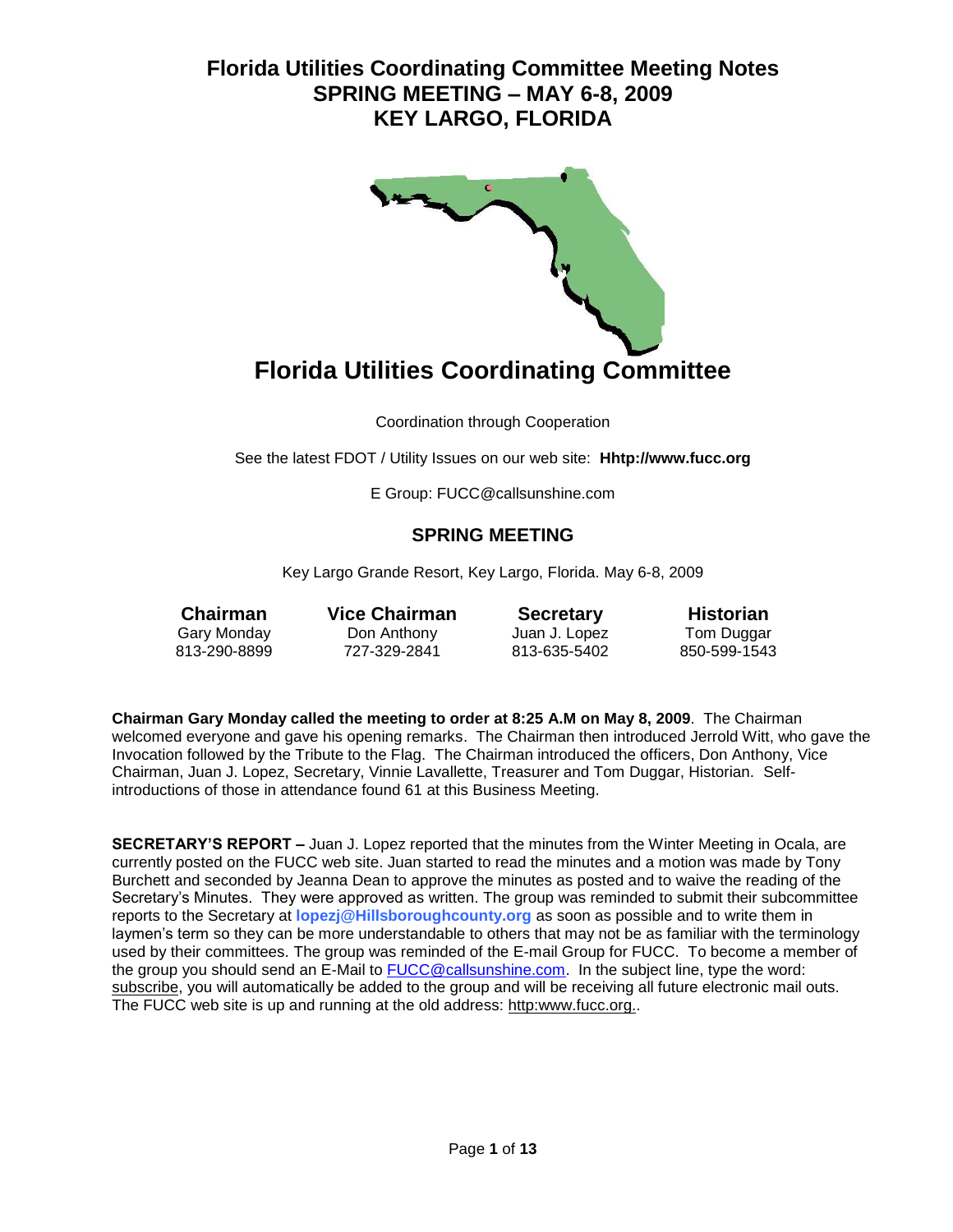### **HISTORIAN'S REPORT FOR MAY 8, 2009**

Mr. Tom Duggar was unable to attend the Spring Meeting in Key Largo.

### **FIFTY YEARS AGO – May 8, 1959 Roosevelt Hotel, Jacksonville, Fl.**

ATTENDANCE: TELEPHONE 10, POWER 4, FDOT 2, Consultants 1, Railroad 1, Fla. Industrial Comm. 1, Fla. RR & Public Utility Comm. 1,.

A TOTAL OF 20.

CHAIRMAN – Homer Welch, Lee County Electric Co-op Vice – Chairman – R. E. Raymond, Florida Power Corporation SECRETARY – A. Tabanelli, Southeastern Telephone Company

Mr. Yancey, of the State Road Department, stated some of the problems and advantages of buried construction for telephone and power lines. Many problems, such as commercial area survey, hazard, and safety, were brought up and discussed with fervent enthusiasm. Many members, who had the privilege to attend meetings on buried construction, expressed their ideas regarding advantages and difficulties that any utility could encounter by using this type of construction. The climax of the subject was reached when it was pointed out that buried construction is a coming thing which will be standardized throughout the United States.

Several types of switches were verbally introduced to the membership. These transistorized magnetic switches have the capacity to reciprocate a call at 93,000,000 miles in eight minutes. It was also mentioned that under testing is a new machine called the "Brain Wave Amplifier", which has the ability to transmit and receive thoughts. I was pointed out that man is now what he was 2,000 years ago. The reflexes of a man mind are slow and compatible to what they were yesterday. He pointed out some facts and figures that industrial accidents and injuries show

pessimistic results. The State of Florida alone reported 17, 000 accidents. In 1947, there were 32,000 policy holders, today, there are 73,000. That is due to the growth of the State, which brought up many problems for the utilities.

It was pointed out some of the growth problems that power facilities encountered at rural residences. It seems that in the new subdivision at Ft. Myers, water soften have been installed in the water system and connected with a transite water pipe. Needless saying, this will not have a ground continunity on the circuit.

Conditions were outlined on founding along pole lines in South Florida where woodpeckers are damaging pole lines at a high rate. It was discussed the use of concrete poles which have been proven very satisfactory.

### **TWENTY-FIVE YEARS AGO: MAY 3, 1984, TALLAHASSEE HILTON TALLAHASSEE, Fl.**

ATTENDANCE: TELEPHONE 11, POWER 21, FDOT 16, GAS 1, COUNTIES 3, ONE CALL CENTER 1, Cities 2, Cable TV 3, FHWA.

#### A TOTAL OF 60.

CHAIRMAN – Tom Priest, Sebring Utilities Commission VICE CHAIRMAN – J.L. "Jim" Dunning, Gulf Power Company SECRETARY – R. J. McConville, United Telephone

Members who attended that meeting that are still active in the FUCC are: Dennis LaBelle, Ed Garcia and Thomas Duggar.

Dennis LaBelle reported that the power Group meeting was held with pole owning Utility Representatives and the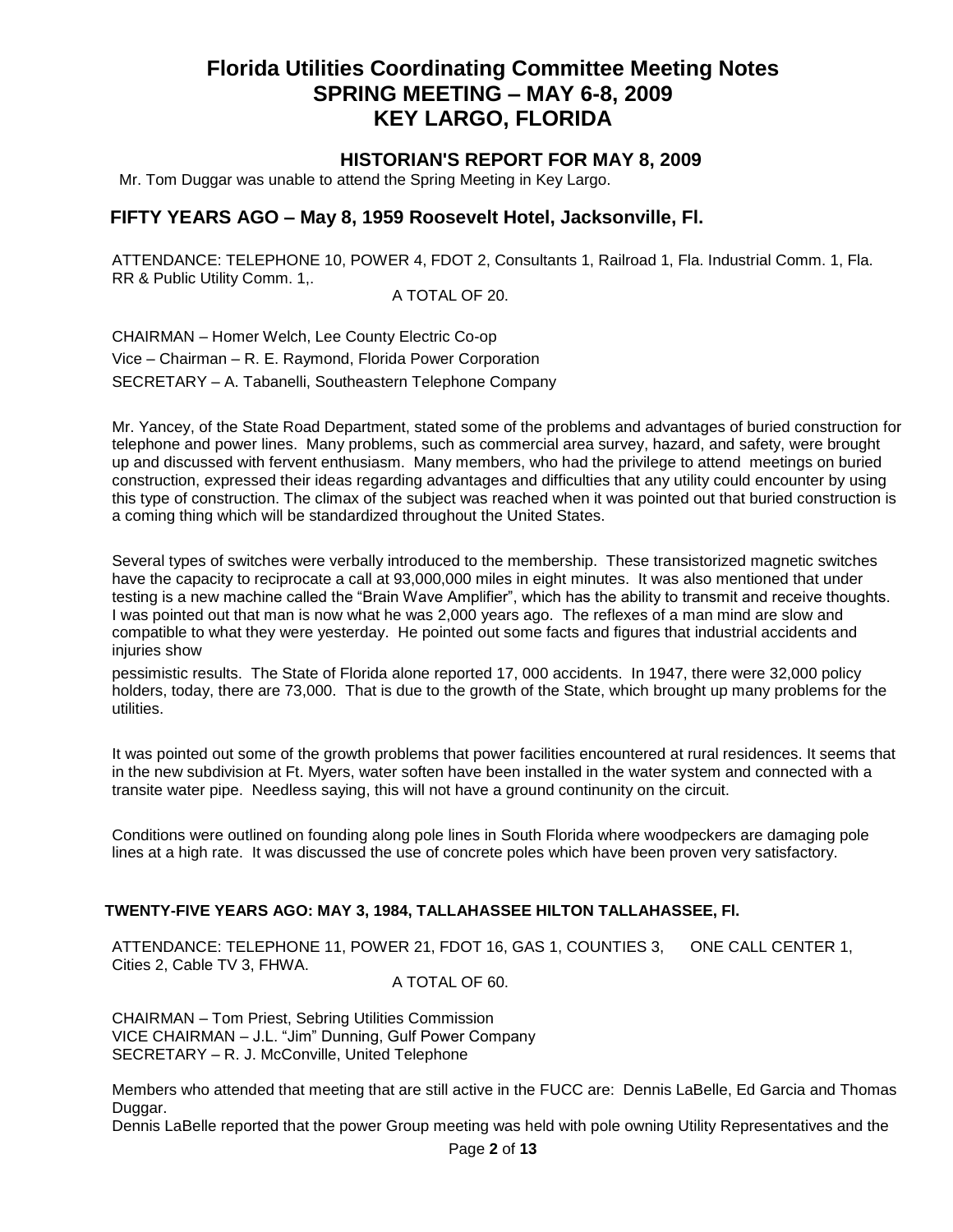District Utility Engineers of the DOT to discuss the inconsistency throughout the state regarding road resurfacing projects. When should the utility relocate ----- no one was sure. Each District had different requirements. The Utility Accommodations Guide was not being followed because the road resurfacing projects as under the Green Book.

A subcommittee was established to review the Accommodation Guide to reconcile the differences between

The Green Book, other DOT publications and codes and the Utility Accommodations Guide.

A Proclamation would be signed by the Governor setting aside one week to highlight the importance of "Call before you dig".

The use of the right-of-way for private line facilities was discussed

## **TREASURERS REPORT**

The full Treasurers report will be available at the next FUCC Meeting in Marco Island, Florida. In Summary:

| Beginning Balance as of 3-31-09<br>Deposits made since 4-21-09 |                                   |    | \$<br>7, 915.29<br>\$<br>14,172.87 |
|----------------------------------------------------------------|-----------------------------------|----|------------------------------------|
|                                                                |                                   |    |                                    |
| Pre-Registration                                               | 55 at \$50 each                   |    |                                    |
| On site                                                        | 10 at \$60 each<br>1 at $$0$ each |    | 3,450                              |
| Comp<br><b>Spouses</b>                                         | 5 at \$20 each                    | \$ | .00                                |
| <b>Expenses</b>                                                |                                   | \$ | 11,469.42                          |
| <b>Workshop Only</b>                                           |                                   |    |                                    |
| Pre-Registration                                               |                                   |    |                                    |
| On Site Registration                                           |                                   |    |                                    |
| <b>Total Attendance</b>                                        | 61                                |    |                                    |
| <b>Ending Balance</b>                                          |                                   |    | \$<br>14, 068.74                   |

SPECIAL THANKS TO THE FOLLOWING SPONSORS:

MC DRILLER…….EMIRITUS PB ………………. PLATINUM

It is very important to the FUCC that everyone resister via ACTEVA. Search word is "FUCC." When you reach the site, there will be fours selections. If you have prepaid, please use the appropriate selection, there is No Charge, only the registration. With this electronic registrations, the Committee can plan for the meals and breaks at each meeting. Vinnie also suggested that anyone having trouble with the web site can simply send her a check for registration.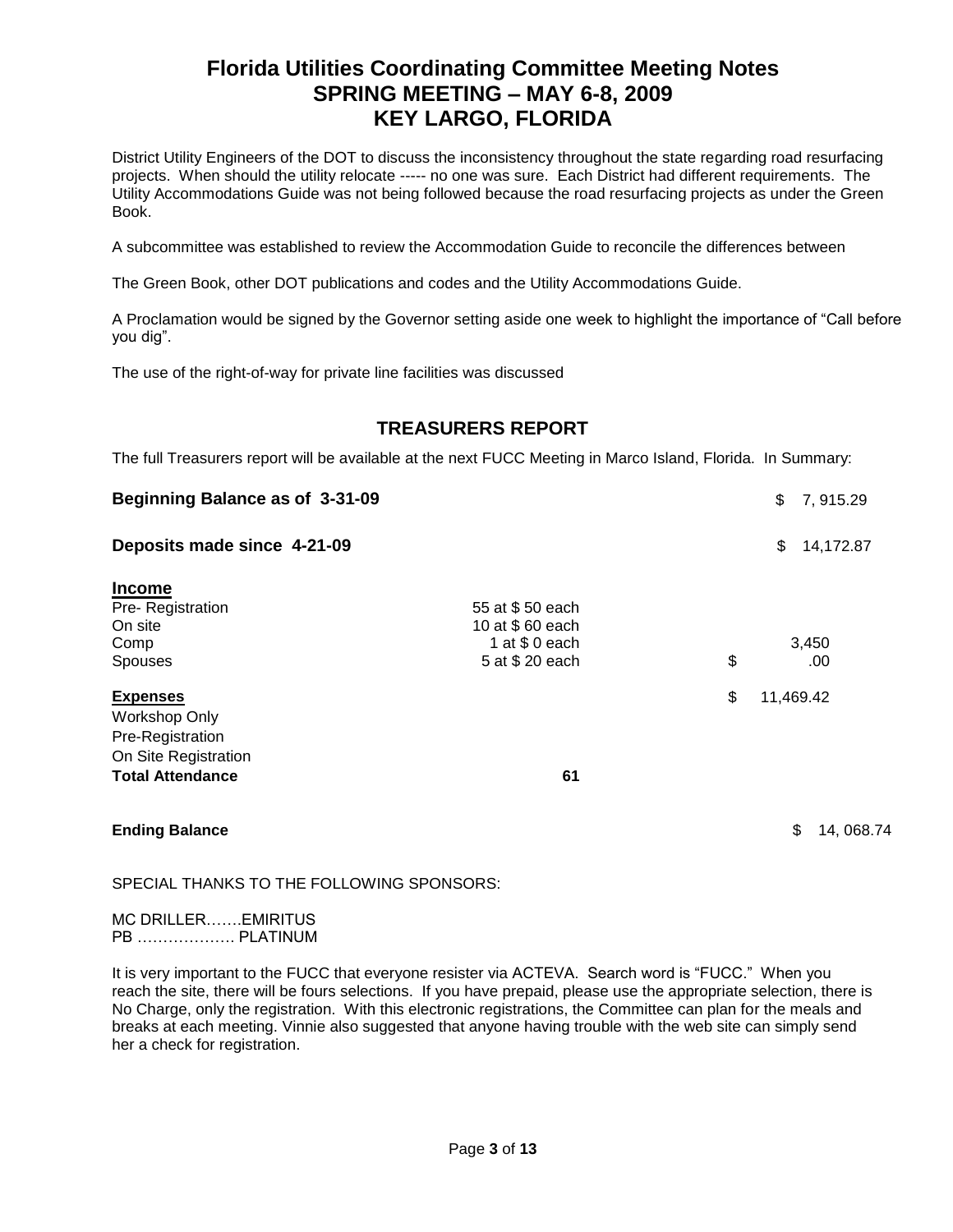

### Sunshine State One-Call of Florida, Inc. Report to the Florida Utilities Coordinating Committee *May 8, 2009*

Damage Prevention Liaison, Sergio Clavijo, presented the following summary of significant accomplishments at SSOCOF:

- Incoming ticket volume for April 2009 was down 20% from April of last year, down 17% for the fiscal year-to-date and down 2% from last month.
- Outgoing (billable) transmission volume for April 2009 was down 26% from April of last year, down 18% for the fiscal year to date, and down 2% from last month. Positive response late notice transmissions for April 2009 totaled 26,413 (4% late) and 390,409 (5% late) for the fiscal year-to-date.
- Incoming ticket volume for April 2009 was approximately 64% ITE and 36% phone and 68% ITE and 32% phone for the fiscal year-todate.
- SSOCOF total membership for April 2009 stands at 848 primary members and 161 associate members.
	- New Member activations: Escambia River Electric Co-op, Inc.; Eagle Rock Energy; Systems Integrations & Maintenance, Inc.; (Florida Keys Aqueduct – joined recently)
	- New Associate Members: Advanced Communications USA, LLC; Faller, Davis and Associates, Inc.; Geotek Services, LLC; Wade Trim, Inc.
- The national CGA Conference & Expo was held on February 17-19, 2009 in Orlando and with exhibits, conference sessions, workshops and technology features for all areas of underground utility damage prevention. CGA Safety Day, sponsored by SSOCOF, a FREE event was held on Thursday, February 19<sup>th</sup>. Over 500 stakeholders registered as a result of an excavator email to 100,000. This was a huge success.
- Four Regional CGA Summits were scheduled with outstanding involvement from stakeholders across Florida.
- Sunshine State One Call has partnered with eight other states call centers to sponsor NASCAR's new #20 Home Depot driver, Joey Logano, for the 2009-2010 racing season. Using Logano's image in TV ads, on the radio and in print increases the effectiveness of our efforts due to Joey's recognition and endorsement of the "Call Before You Dig" message.
- National *"Safe Digging Month"* was celebrated throughout April 2009. SSOCOF conducted a statewide safety campaign including a media blitz to alert homeowners and professional excavators of the requirement to call 811 before digging. This year is more crucial than ever before ` as home improvements rise, so do the damages. Please continue to promote 811 on company vehicles, websites and marketing materials as a symbol of safety. Promotional items are available, FREE of charge, at our cyber store – visit our website at [www.callsunshine.com.](http://www.callsunshine.com/)
- Did you know you can try *IrthNet* for a 30-day trial? *Irthnet*, the ticket management system for members simplifies locate ticket management without IT costs and headaches. To get started using IrthNet today, contact our Member Services Department by email or phone: [memberservices@mail.callsunshine.com](mailto:memberservices@mail.callsunshine.com) or at (800) 651-6720. All SSOCOF members are encouraged to take advantage of this FREE value added service.
- Florida's Virtual Private DIRT (Damage Information Reporting Tool) is available to all damage prevention stakeholders to report information on damaged underground facilities. It's free and those who submit information remain anonymous. A DIRT data presentation will be given at each Underground Interest Group meeting. SSOCOF recommends that all members start reporting today. We would like to extend our sincere thanks to the FUCC Steering Committee for voting unanimously to endorse our recommendation. This vote by the FUCC members demonstrates their support of SSOCOF and its efforts to support the nine elements at outlined in the Pipeline and Hazardous Materials Safety Administration (PHMSA) and Excavation Damage Prevention Initiative (EDPI).
- SSOCOF urges all persons in Florida with knowledge of a violation of the "Underground Facility Damage prevention and Safety Act," Chapter 556, F.S. to report this information immediately to the local law or code enforcement agency with jurisdiction for the area where the violation is allegedly occurring.
- Sergio Clavijo thanked the FUCC members for the opportunity to present this report.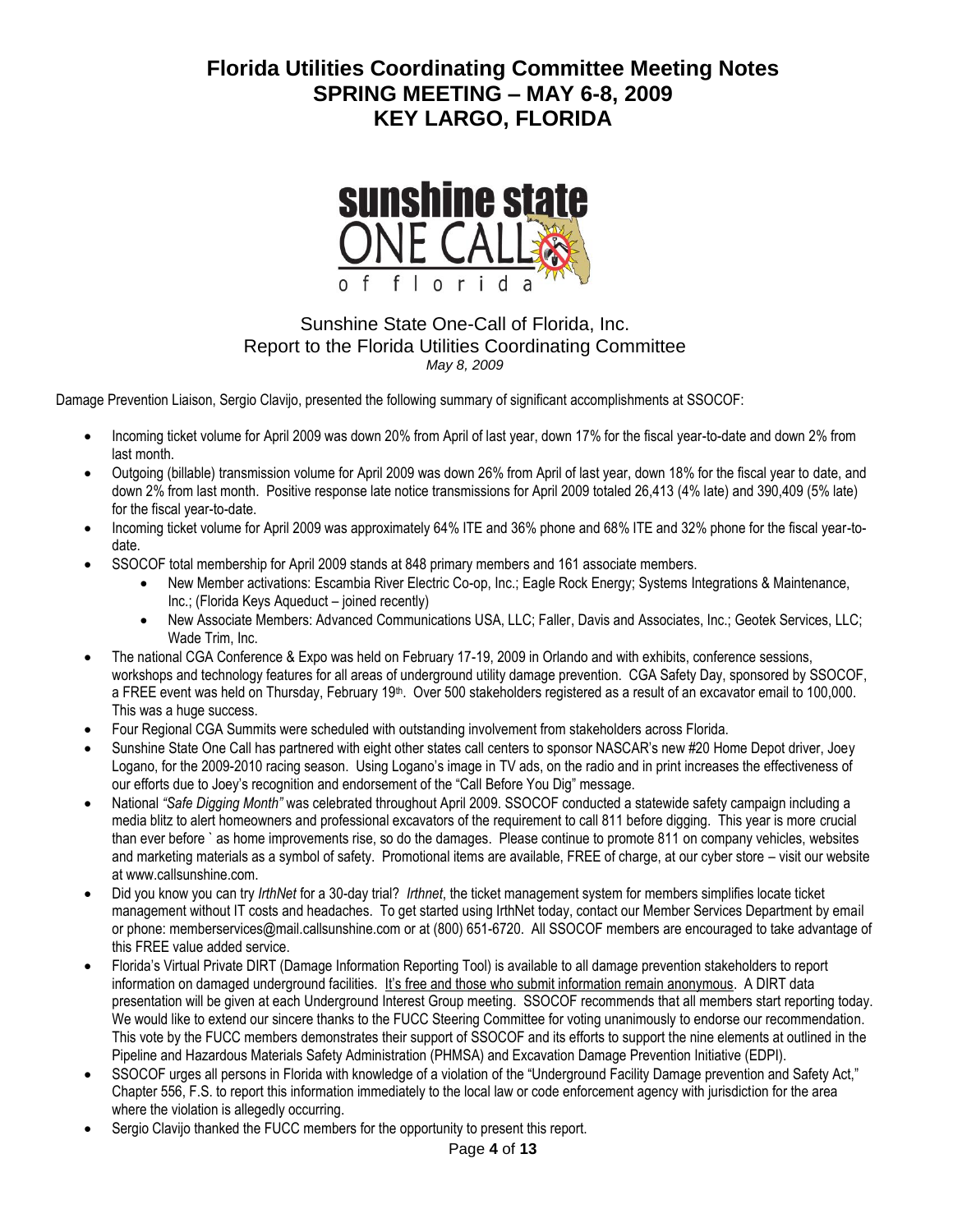### **FLORIDA DEPARTMENT OF TRANSPORTATION REPORTS**

#### **District One – Walter Childs, District Utility Administrator**

Reported by Jerrold R. Whitt, Special Project Manager PBS&J Representing FDOT District One.

Six of the D-1 twelve counties are still having monthly meetings. D-1 Utility Office is providing the list of Economic Stimulus Projects through the local groups. Also if you call the office it can be sent to you. D-1 Liaison meeting was held on 1-14-09 in Sarasota. Approximately 85 in attendance. D-1 has changed from holding semi-annual meetings to annual meetings.

**District Two** - No report given or received.

**District Three -** No report given or received.

**District Four –** No report given or received.

#### **District Five – Gary Bass**, **District Utility Administrator**

Reported by John Murphy, GAI Consultants for FDOT District Five.

The District 5 Liaison meeting was held on April  $22<sup>nd</sup>$  at the Turnpike Headquarters in Ocee, Turkey Lake Service Plaza. There were 175 in attendance. In addition to information presentations on the District 5 programs and Turnpike projects, Progress Energy of Florida discussed and gave an overview of a portion of their Bartow Re-Powering Project. CSX representative gave an overview and updating of their requirements for permitting underground crossings of railway rights-of-way and George Lovette, D-5 Director of Transportation Development, gave an overview of the Stimulus program and its impact to the Cities, Counties and the FDOT.

**District Six –** No report given or received.

#### **District Seven** – **Sally A. Prescott, District Utility Administrator.**

Reported by David Summer: Liaison meeting took place 3 weeks ago. A discussion was held on the projects in the Stimulus package. GTUG, Pasco, Pinellas, Hernando Groups give you the schedules on their websites.

**TURNPIKE ENTERPRISE DISTRICT** – James G. Kervin, Turnpike Utility Engineer **Last Report Received (2009 Winter FUCC Meeting)** 

# **FLORIDA'S TURNPIKE ENTERPRISE PROJECT UPDATE**

*Below is an update of some of the major projects under development at the Turnpike Enterprise.*

**FPID 406096-1:** This project will widen the HEFT in Dade County from 4 to 8 lanes from SW 117<sup>th</sup> Ave. to Kendall Drive, a distance of roughly 3 miles, with a reconfiguration of the existing SR 874 Interchange. Ninety percent plans are complete and utility coordination is underway. Plans production is scheduled for mid 2009.

**FPID 406104-1 and 415905-1:** This project will add a new interchange at NW 74<sup>th</sup> Street and the HEFT in Miami-Dade County and includes additional toll plaza lanes with Sunpass Express Lanes at the existing Okeechobee Mainline Plaza. This project is under construction.

**FPIDs 406094-1 and 406097-1:** These projects will widen the southbound lanes of the Turnpike Mainline from 3 to 4 and 5 lanes in Broward County between Griffin Road and Atlantic Blvd. Approximately twelve miles of the Turnpike will be upgraded. Construction on both projects is underway. There was extensive utility involvement on both projects.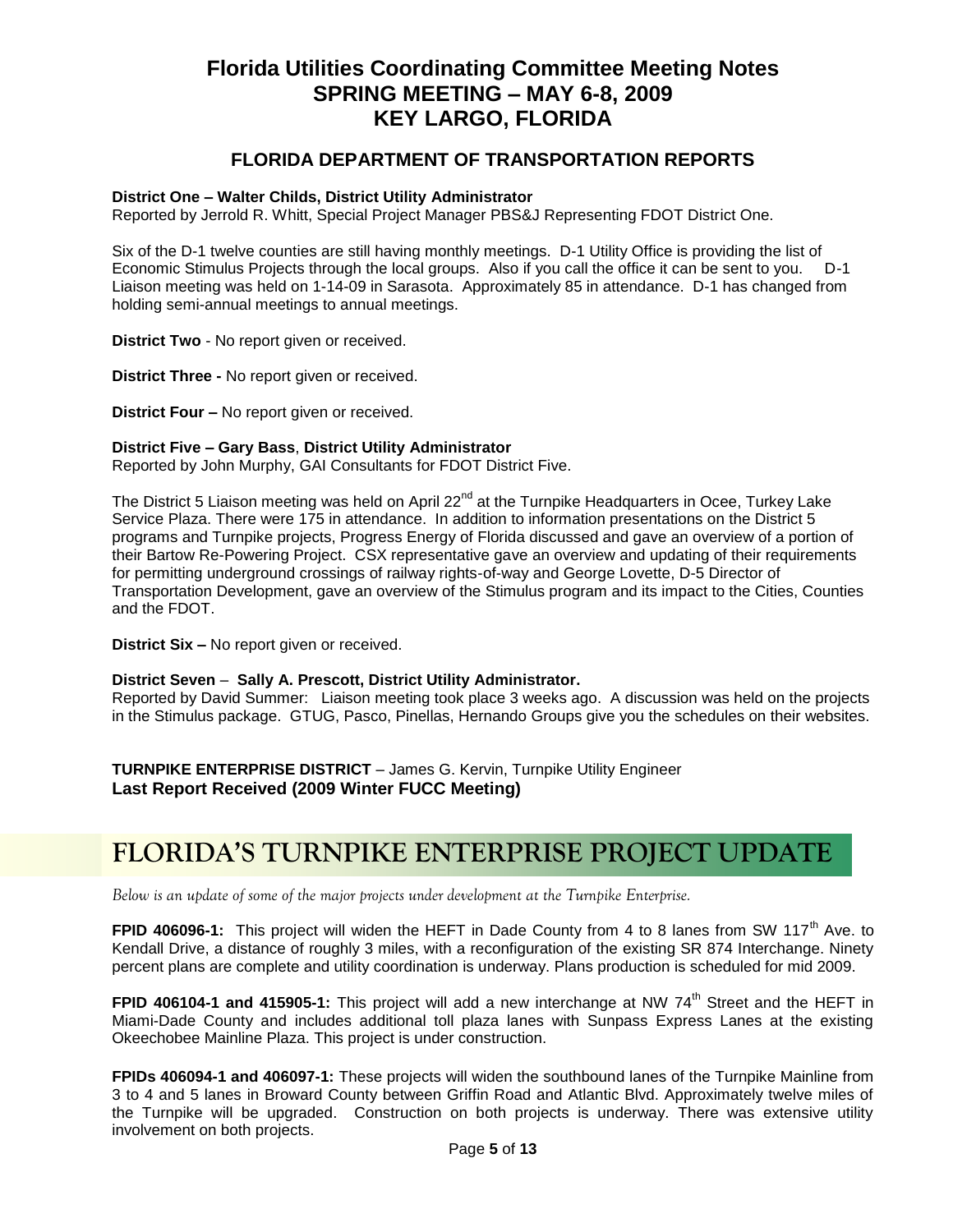**FPIDs 406094-4 and 406097-4**: These projects will widen the northbound lanes of the Turnpike Mainline from 3 to 4 and 5 lanes in Broward County between Griffin Road and Atlantic Blvd. Approximately twelve miles of the Turnpike northbound lanes will be upgraded. Final design and utility coordination is underway.

**FPID 406095-1 and 406095-4:** These two projects will widen the Turnpike mainline from six to eight lanes from the HEFT to Griffin Road in Broward County, a distance of approximately 6 miles. 100% plans are complete and utility coordination is ongoing.

**FPID 406150-1:** This project will widen the Turnpike mainline from 6 to 8 lanes in north Broward County, from south of Atlantic Boulevard to the Sawgrass Expressway. Utility coordination is on-going. Final design is complete. Major utility impacts are expected.

**FPID 420289-1 and 420289-6:** These are Design/Build projects to convert the existing Toll Plazas at Sunrise and Deerfield on the Sawgrass Expressway to express lanes. Construction is underway and scheduled for completion in mid-2009.

**FPID 406144-4:** This project includes the upgrade of the Florida Turnpike at Lake Worth Road Interchange. 100% plans are complete and utility coordination is wrapping up.

**FPID 406143-1:** This project will widen the Turnpike Mainline in Palm Beach County from 4 to 8 lanes between Lake Worth Road and Okeechobee Blvd. 30% plans are complete.

**FPID 406090-1:** The existing Mainline Toll Plaza on the Beachline (SR 528), in Orange County will be upgraded with express lanes. Construction is on-going and completion is anticipated in 2009.

**FPID 406146-1:** This project will widen the Turnpike mainline from 4 to 8 lanes from Beulah Road to SR 50 in Orange County. The project is roughly 4 miles in length. The pre-construction meeting was held in December 2008 and construction is starting early 2009.

**FPID 406148-1:** This project will widen the Turnpike mainline from 4 to 8 lanes from I-4 to Gotha Road in Orange County. The project is roughly 4 miles in length. Construction is underway. A separate project to widen from Gotha Road to Beulah Road is also under construction.

**FPID 422330-1:** This project will widen the Beachline (SR 528) in Orange County from 4 to 6 lanes from the Turnpike Interchange to Boggy Creek Road. Construction is underway.

**FPID 405270-1:** The Turnpike is designing a new road corridor in Citrus County. The road will be an extension of the Suncoast Parkway. The Suncoast Parkway 2 project will extend the Parkway from US 98 in Hernando County north to US 19 in Citrus County (Approximately 27 miles). 30% plans are complete on all segments and utility coordination is underway.

James G. Kervin, Turnpike Utility Administrator/Project Manager Lawrence R. Hayduk, Turnpike Utility Manager Deanna H. Campbell, Turnpike Utility & Rail Coordinator Vince Krepps, Construction Utility Coordinator Nick Vitani, Utility Project Coordinator Kelly McKeel, Department Administrator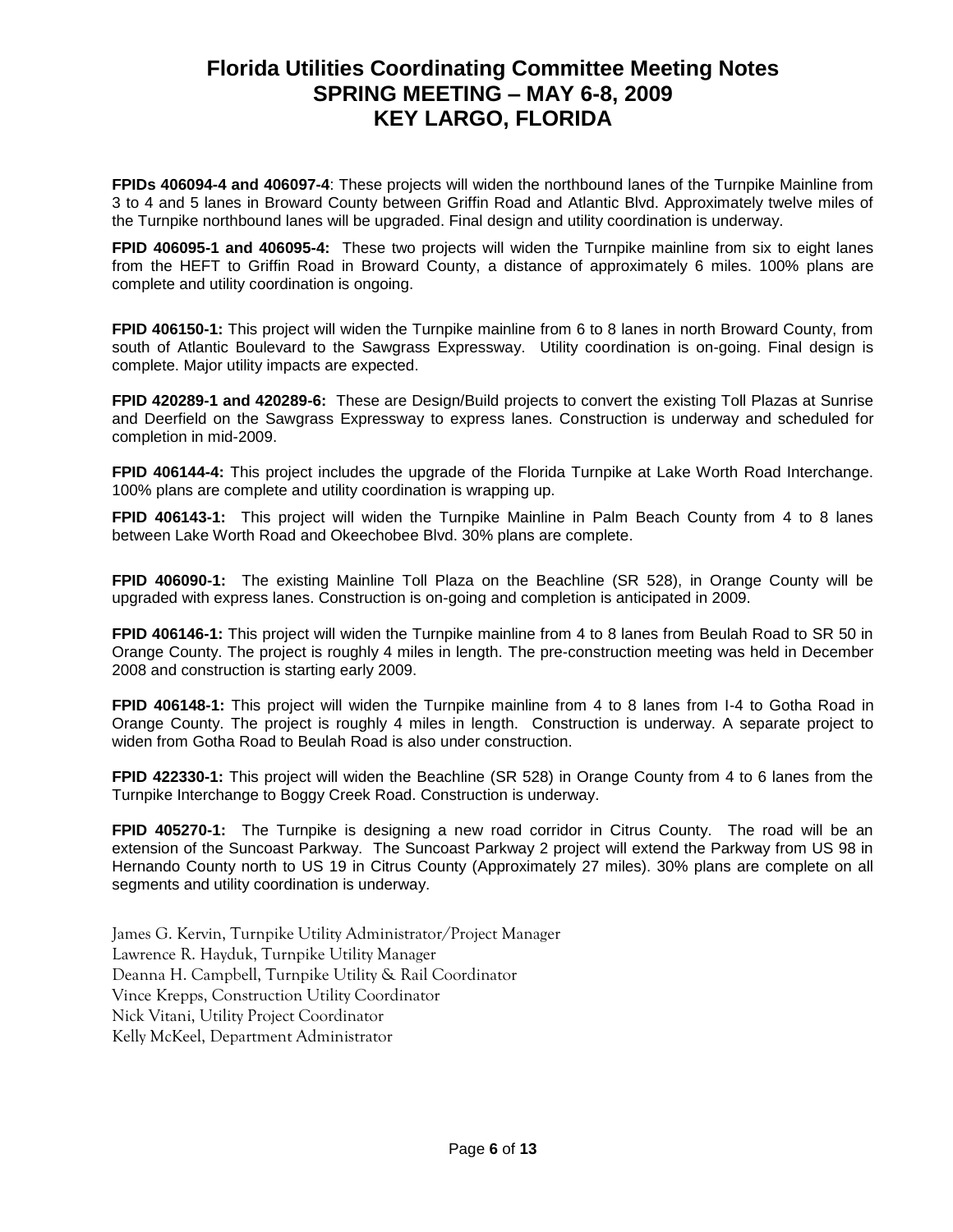Wednesday, May 6, 2009 at 8:00 AM to 12:00 Noon

- Registration
- Utility Coordination Certification (UCC) presentation/discussions

## **FUCC MEETING PRESENTATION**

Wednesday, May 6, 2009 at 1:00 PM

Chairman Gary Monday opened the afternoon session at 1:15 PM by welcoming everyone and introducing the officers, treasurer and historian. Chairman Gary Monday also thanked Dennis and Margie Labelle for their efforts in putting the conference together. The Chairman also announced the hospitality suite which will be in room 454 and open from 5:00 PM to 7:00 PM

Self introduction found 34 people in attendance for this session.

#### PRESENTATION ON THE ECONOMIC STIMULUS II

Chairman Gary Monday gave the Economic Stimulus II presentation and a hand out with all the links were passed out. Important FDOT Links. Chairman Gary Monday then went over the questions of concerns that went to Brian Blanchard of FDOT on 2-4-09.

- Compensable interests of Utilities
- Project workload (are all District schedules set?)
- Project timelines (Utility relocation time frame)
- Utility Budgets (lack of \$ and resources)
- Design benefit downtime claims (Contractors coming lower then expected)
- Utility manpower to complete projects (recent economic layoff throughout the

Utility industry)

Utility material and contractor shortage.

Brake up into smaller groups to attempt to answer the questions that may come up from this Stimulus Package and how it will affect the Utilities..

- Workshop Groups Formats Agenda and Objectives:
- Identify concerns
- Discuss concerns
- Formulate list of concerns
- Write the FDOT secretary relating our concerns and requesting return and reply correspondence.
- Delay claim relief
- Assure Utilities considerations: ie which projects to start first.
- Adequate time to relocate.
- If FDOT does not consider FUCC Mission Critical, how can Utilities be assured that their concerns are going to be Mission Critical.
- Material issues. Electric and transmission. Hardening inspection. Time is doubling lately. Materials are dependant of what's going on nationally. Deliveries could be 8 months with certain materials?
- Weather days.
- Design built issues where there are major Utilities present " a major Utility Project with a little roadway project".
- What happens when Utility does not have any money?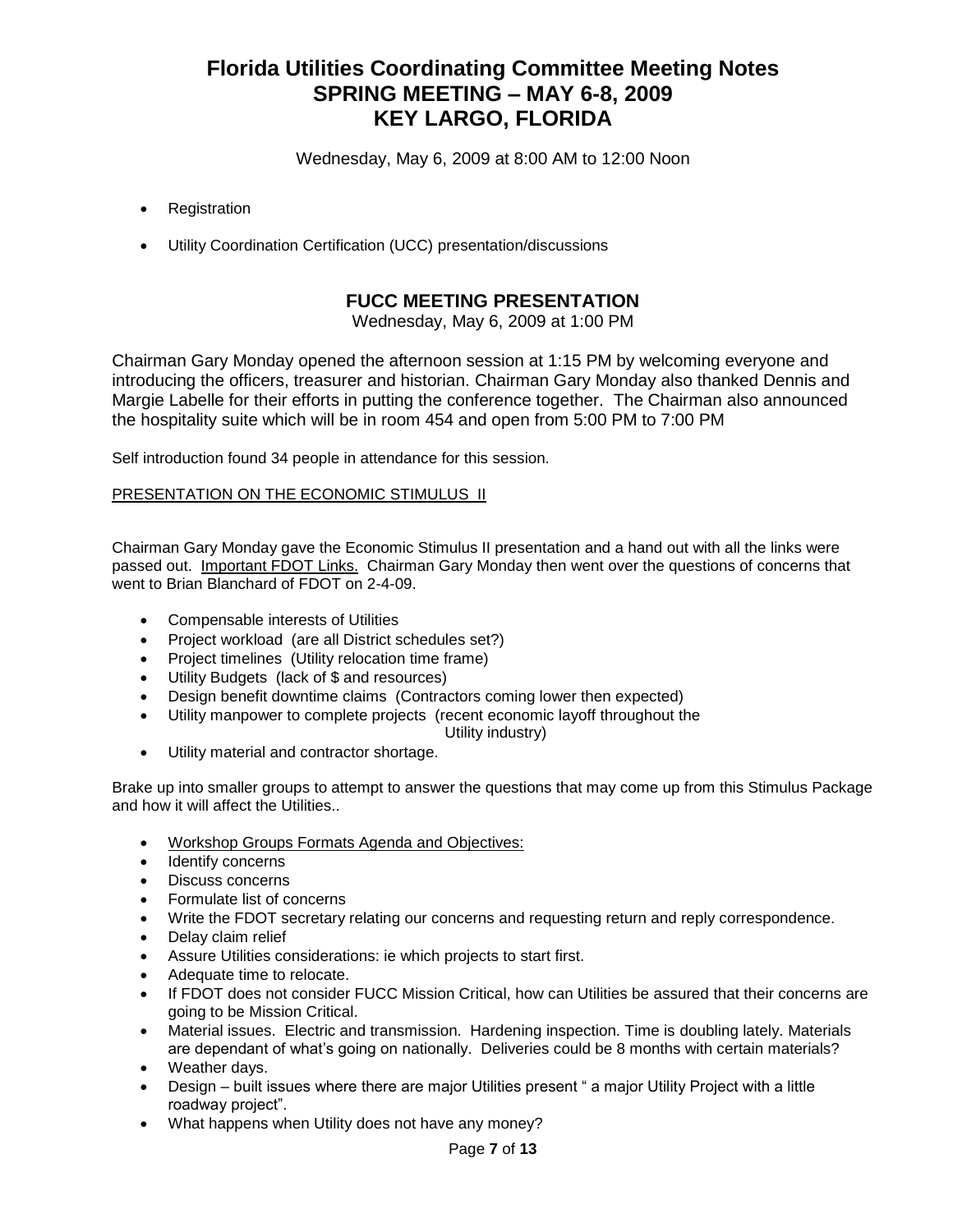- What happens if the contractor does not complete the work by the time.
- Design Built projects, who signs the work schedule when the design built. Project is already awarded.
- Economic Stimulus II package is being considered standard business yet there are many issues.
- Letter should be sent to FDOT Secretary.

#### OTHER CONCERNS:

Travel and expenses are being cut. Some consultants work with each District in the State, yet each District is doing it differently.

### **FUCC BUSINESS MEETING**

Wednesday, May 6, 2009 4:00 PM

Business Meeting with Don Anthony, Gary Monday, Vinny Lavallette, Dennis LaBelle, Juan J. Lopez, Ann St. John.

Concerns with lack of attendance at these meetings. Hotel attrition, Discussion about Contract with hotels.

Marco Island is booked 2009 and 2010. There are hefty monetary penalties for cancelling hotel contracts

Mission Inn is booked for Fall 2009

Ocala Hilton is booked for the Winter 2010

These are hotels that have meeting facilities.

## **FUCC INTEREST GROUPS MEETINGS**

Thursday, February 5, 2009 - 8:00 AM to 12:00 Noon

### **FUCC SUBCOMMITTEE REPORTS**

#### JOINT USE MEETING

Chairman: John Pugh , Thursday – May 7, 2009, 8:00 A.M. In Attendance: 5

- Lack of showing from FDOT Central Office.
- Stimulus, projects, no voice on decision, process
- No answers on concerns expressed. Example US 19 in St. Pete Not shovel ready
- Moving at utilities expenses, subornation of easements for Road projects and FDOT would pay the cost.
- Working off 90% plans, District 7 and District 5 Wanting Utilities to relocate.
- Lack of participation from owners in Joint Use
- Joint trenches, if done correctly no problems and could be a savings and joint boring could be a saving of space. Multiple Utilities occupying space.
- Discussion on lack of DUEs attendance. Can not have a forum with 2 people.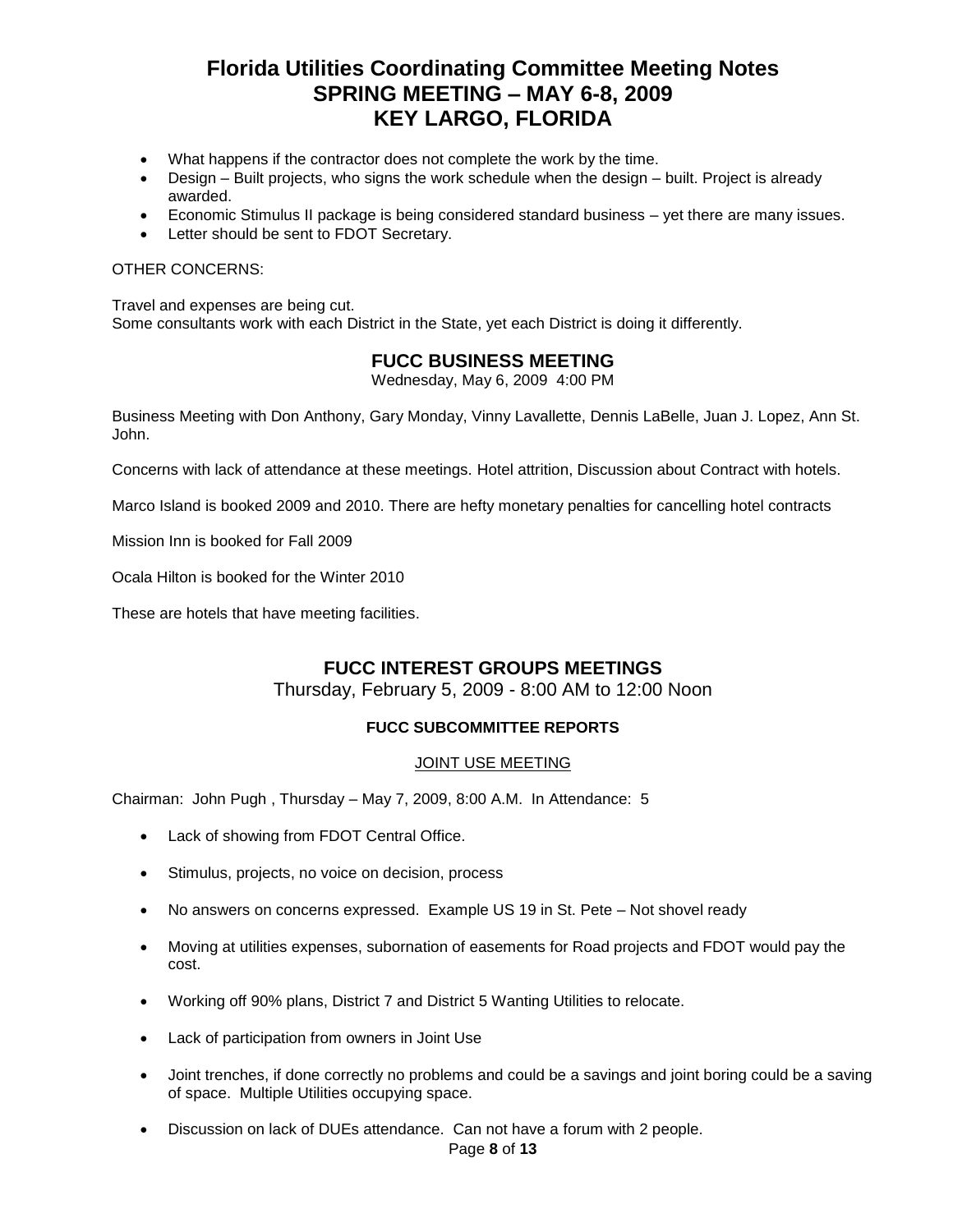### **POWER INTEREST GROUP**

Chair: Karen Ellzey, May 7, 2009, 11 in attendance

Utilities: 7 FDOT: 0 Consultants: 4

- Andy Lund gave a brief overview of his renewable energy technology education seminar for the Marco Island meeting.
- It was decided on a topic for our educational workshop which will most likely take place in Ocala at the Winter Meeting in 2010. It will consist of a presentation detailing ow power is delivered from the power plant to the customer and what exactly is involved to make it possible to receive it. We will then cover general safety requirements when working near electricity.
- Next we will lead into a description of preliminary design work needed to select location to set a pole.
- Following the presentation, there will be a field demonstration of the locating and exposing an underground power line.
- The group was asked to consider nominations for next years interest group chair.
- We discussed pole replacements, the resulting double pole situation and possible solutions.
- We had a volunteer to put together a presentation about possible solutions
- We discussed the new permitting group and requested that members turn in any concerns to be addressed to a member of the permitting group.
- We discussed the ADA requirements, design built agreements, and markups being required for strictly resurfacing projects.

### **UNDERGROUND INTEREST GROUP**

Chair: Greg Jeffries, May 7, 2009, In Attendance: 14

Utilities: 3 FDOT: 0 Consultants: 11

- FDOT noticeable absent from these meetings
- Permitting discussion started
- David Summer explained the variations in permitting across District Seven
- Disconnect between FDOT utilities office and FDOT maintenance office with maintenance office demanding items beyond or well outside the UAM.
- There seems to be lots of new people handling permits, not necessarily new hires but older or tenured staff in new positions.
- Fighting with the maintenance staff only makes your next permits that much harder to obtain.
- The group echoed sentiments from Wednesday's meeting about the need for DUEs and DUAs to attend and added the need for District Maintenance staff to also attend.
- Group consensus that FDOT must declare FUCC as a Mission Critical
- Stimulus + 0 FDOT involvement = Disaster
- The meeting continue with discussion of workloads being balanced with fewer staff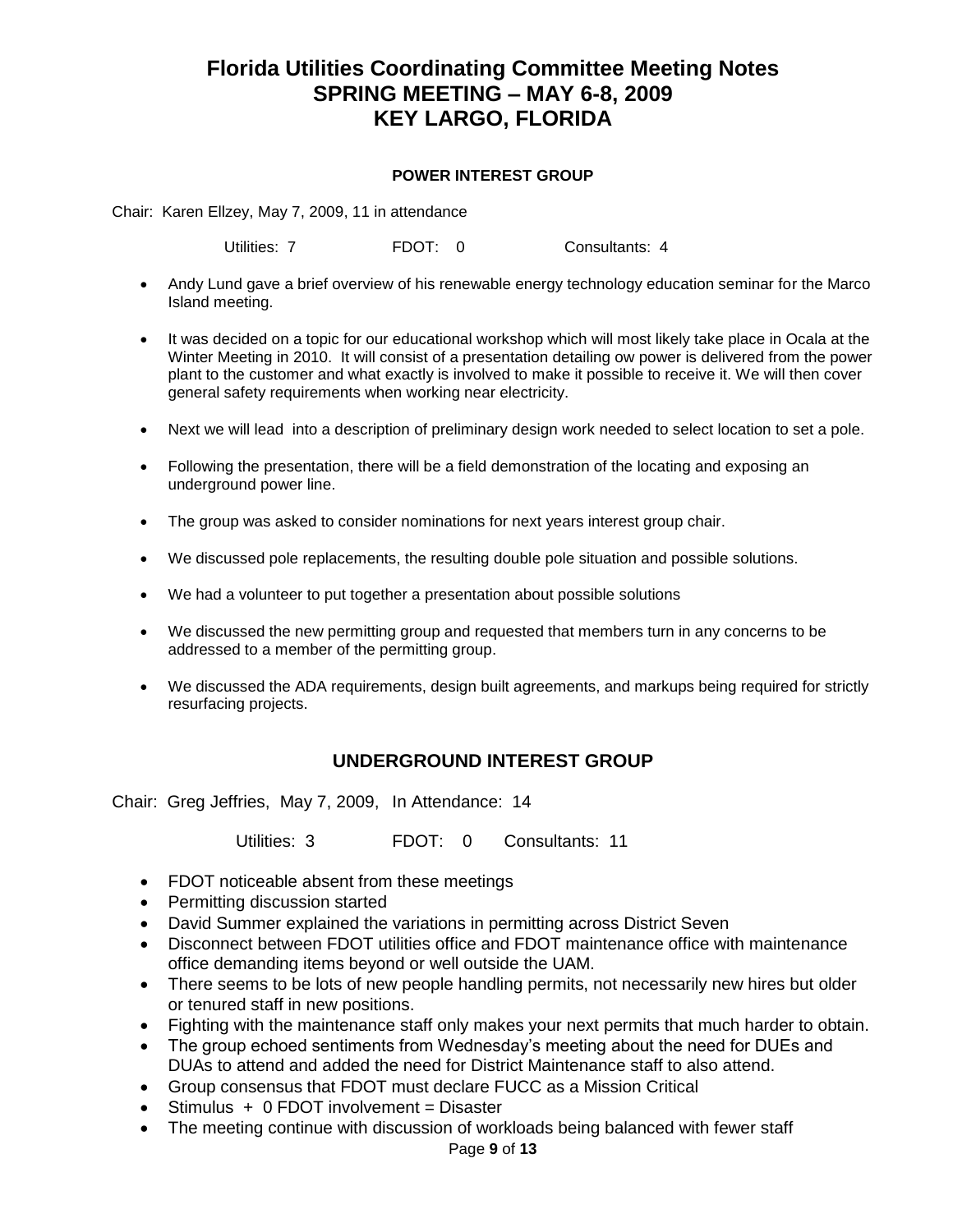- Andy Lund discussed his meeting with a speaker from Stahl Insurance about being our group's educational contribution for Marco Island
- Group discussed "locator 101" seminar from Howey-in- the –Hills. Seminar format and anticipated scheduled was discussed.
- Sergio Clavijo with Sunshine One Call provided and update on One Call, Tickets, volumes, the DIRT programs and damage statistics within Florida

Meeting was adjourned at 11:15 AM

## **FUCC MEETING PRESENTATION**

Thursday: May 7, 2009 Afternoon Session)

Chairman Gary Monday introduced the officers Past Chairman Ron Popp, Vice-Chairman Don Anthony, Secretary Juan J. Lopez, & Treaures Vinnie.Lavallette

Next meeting is at Marco Island, August 4, 5, 6, 7, and the theme is "MARDI GRAS". Chairman Gary Monday introduced Vice-Chairman Don Anthony who introduced Bryan Lantz to discuss the UAM.

Bryan Lantz introduced the UAM task force members and discussed the UAM with a power point presentation highlighting the UAM changes

**Handouts** Power Point Presentation Includes design indexes

FDOT design MOT standards to be followed (signed by PE)? Red comments, green comments and yellow comments Highlighted points of concerns

Vice-Chairman Don Anthony mentioned the hospitality room being at Suite 454 and encouraging everyone to support the hospitality suite by contributing to the jar placed at the suite.

Vice-Chairman introduced Dennis LaBelle to discuss and make a presentation about the UCC.

Design Pilot and Construction Pilot coming up.

Coordination module last held in Tampa, Florida. Most attendees are consultants. Total to date 152. (88 were consultant)

Cost Estimating & Invoicing – 128 total have taken it (68 consultants have taken it)

Dennis LaBelle introduced Vinnie Lavallette who spoke on the Design Module and the agenda for this module. Dennis LaBelle went over the Construction Module and the agenda.

Dennis LaBelle – Construction

3:45 P.M.

Vice Chairman introduced David Kuhlman to moderate two items of discussion.

By David Kuhlman

- 1. Signing & sealing requests by FDOT.
- 2. Service connections beyond the R/W.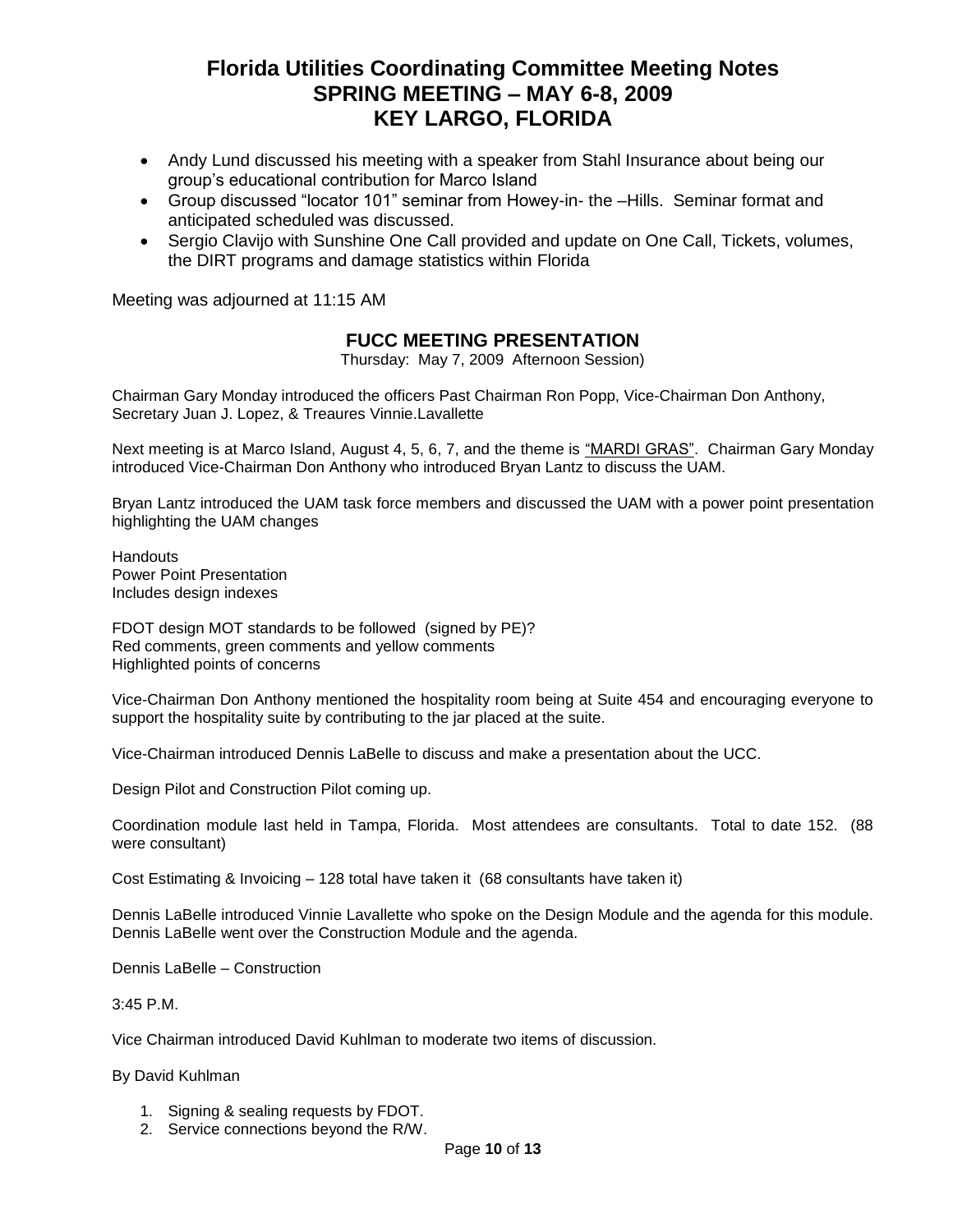Discussion about signing and sealing by UAO. A letter sent by Brian Blanchard discussion the issue of Sign and Sealing plans.. One of the ways to address this issue is with a box on the application and crossing it whereby the UAO is making the statement that they are exempted from the signing and sealing requirements prescribed in Statue 471 FS.

Everyone was in favor and a vote was made for the FUCC chairman to send a letter to FDOT stating the Utilities position that the Utilities are aware of the FL Statutes and is complying with them.

Send a letter to FDOT stating that beyond the R/W, the property owner owns the property.

### **STEERING COMMITTEE**

Thursday, May, 2009 5:00 PM

Discussion on the UAM and core group providing information to FDOT in case FDOT may not want to come to the FUCC meetings.

Discussion on going to 2 days meetings at FUCC or going to 2 meetings a year from once a quarter. However, it is in the By-Laws to meet once a quarter.

Possibility of holding FUCC meetings in more centralized place in the State. Not necessarily Orlando, but smaller cities.

Marco Island Summer 2009 and 2010 Holly in the Hill Fall 2009 Ocala winter 2010.

Discussion about the FUCC letter sent to Tom Banes to show FUCC meetings as Mission Critical. Chairman Gary Monday will discussed the letter in more detail and Tom Bane's response. Well discuss at tomorrow's General Meeting.

Discussion about the letter sent to FDOT Secretary – no response to date about the importance of FDOT personnel attending the FUCC Meetings.

Chairman Gary Monday discussed a letter he received from Pinellas County regarding what they felt about FDOT changing their attitude about participating at these FUCC Meetings and that they have become insensitive.

Bryan Lantz of Verizon brought up three issues:

- 1. FUCC attendance to be included as Mission Critical.
- 2. There could be great coordination if FDOT were to attend FUCC Meetings.
- 3. Location of meetings are sensitive while looking at best value.

Lengthy discussion about FDOT lack of support for FUCC.

NEW BUSINESS: None

OLD BUSINESS: None

Motion and second – 5:55 P.M. adjourned.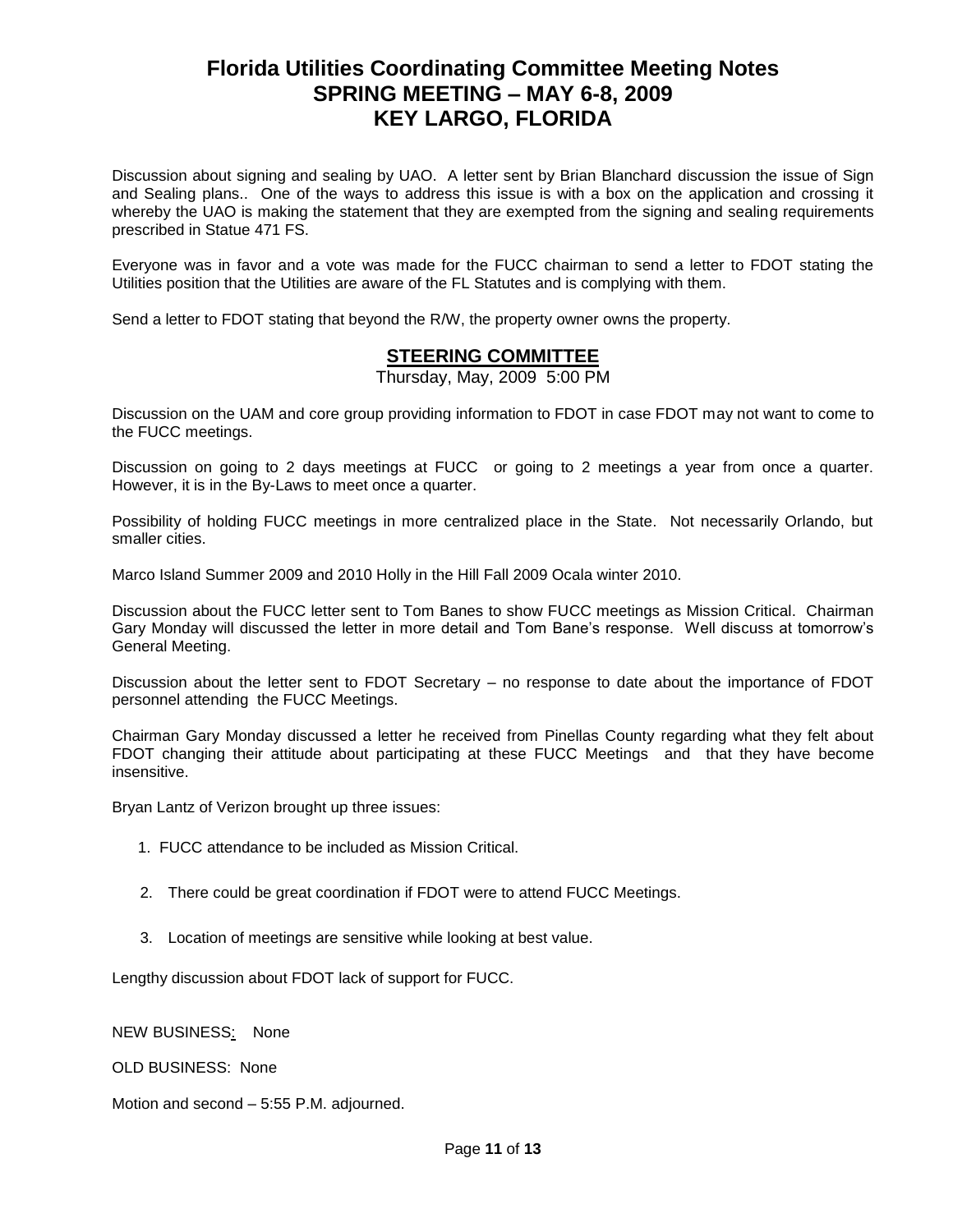### **FUCC BUSINESS MEETING**

Friday, May 8, 2009

Meeting Attendance: 55 Pre-Registered 10 Registered on Site 1 Compensation.

Chairman Gary Monday. opened the General Business Session on Friday, May 8, 2009, at 8:25 A.M. Chairman G.M. introduced Jerrold Whitt who gave the invocation and lead us to the pledge of allegiance. Self introduction found 61 attendees at this meeting.

#### Secretary's Report:

Subcommittees were reminded to submit their subcommittee reports in layman's terms and to submit them to [Lopezj@hillsboroughcounty.org.](mailto:Lopezj@hillsboroughcounty.org) The minutes were started to be read when a motion was made by Tony Burchett and second by Jeanna Dean to wave the readings of the minutes and accept them as posted on the Website.

Chairman Gary Monday informed the members that Historian Tom Duggar was unable to attend, but had sent the Historian Report which was read by Chairman Gary Monday..

#### Treasurer's Report:

Chairman Gary Monday mentioned that the Treasurer's Report will be given later on because the final hotel accounting is being compiled as we speak. (Treasurer's Report can be found else ware in these minutes.)

#### Sunshine One Call: Sergio Clavijo

Incoming tickets for April were 26% down compared to April '08, and for the year are 18% down. There are 848 primary members. However, there are over 1200 listed Utilities which means there are still several utilities that are not receiving information when a locate ticket is received. These Utilities can be private or small utilities like Escambier River Electric Company who just became a member. Associate members Common Ground Alliance Conference. Sunshine is partnering with eight other one call states to sponsor a NASCAR driver.

Chair Gary Monday introduced:

Guest Speaker – Dr. Lawrence M. Slavin from Outside Plant Consulting Services, Inc.

Presentation on Buried Duct Network

The difference between underground conduit and direct buried construction.

Mr. Slavin's e-mail address: Outside Plant Consulting Service, Inc.

 Lawrence M. Slavin, PHD 15 Lenape Avenue Rockaway, New Jersey 07866-1019 Tel/Fax: 973-983-0813 E-Mail: [Lslavin@IEEE.org](mailto:Lslavin@IEEE.org) [www.outsideplantconsulting.com](http://www.outsideplantconsulting.com/)

#### SUBCOMMITTEE PRESENTATIONS:

FDOT District Reports:

• Dist 1 - Jerrold Whitt Reported by Jerrold R. Whitt, Special Project Manager PBS&J Representing FDOT District One. Six of the D-1 twelve Counties are still having monthly meetings. D-1 Utility Office is providing the list of Economic Stimulus Projects through the local groups. Also if you call the office it